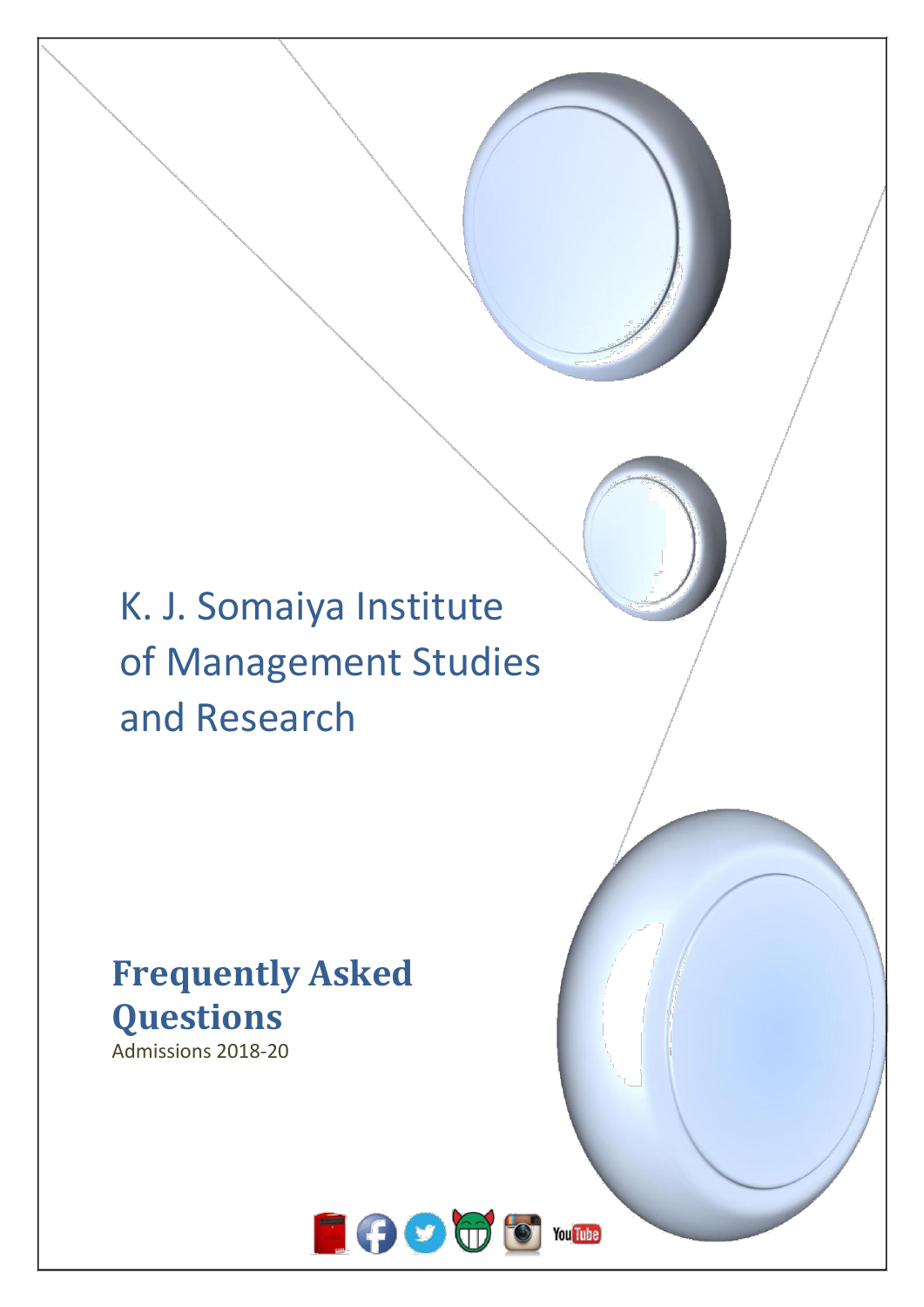



# **Index**

| Sr No           | <b>Topic</b>                   | Page No         |
|-----------------|--------------------------------|-----------------|
| 1               | Somaiya Vidyavihar             | $\overline{2}$  |
| $\overline{2}$  | <b>KJ SIMSR</b>                | $\overline{2}$  |
| 3               | PGDM                           | 5               |
| $\overline{4}$  | PGDM IB                        | 5               |
| $\overline{5}$  | PGDM FS                        | 6               |
| 6               | <b>PGDM COMM</b>               | 7               |
| $\overline{7}$  | PGDM RM                        | 7               |
| 8               | FN/PIOs/NRIs/CIWGC             | 8               |
| 9               | Hostel                         | 8               |
| 10              | <b>Admission Procedure</b>     | 9               |
| $\overline{11}$ | Placements                     | $\overline{12}$ |
| $\overline{12}$ | <b>International Relations</b> | $\overline{13}$ |
| $\overline{13}$ | Star Alumni                    | 14              |
| 14              | Contact Us                     | 15              |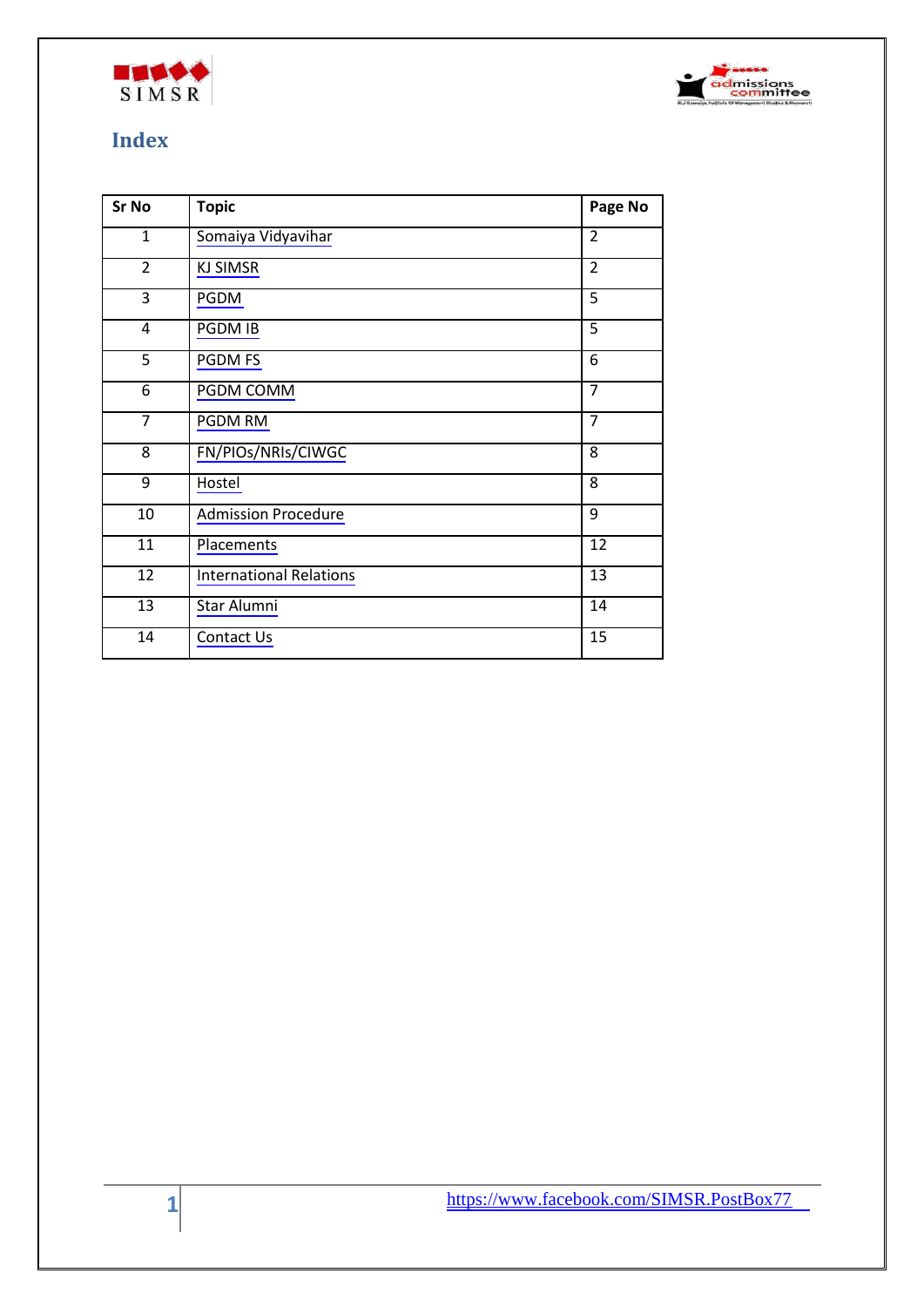



# **Somaiya Vidyavihar (SVV)**

## **1. What is the Genesis of Somaiya Vidyavihar?**

Somaiya Vidyavihar was established in the year 1959 by Padmabhushan Late **Shri K. J. Somaiya** - an Entrepreneur, Philanthropist and a Visionary. He firmly believed that modern education must have its roots in strong values. This underlying theme and legacy of Somaiya Vidyavihar was continued and strengthened by his son Late **Dr S K Somaiya** and is currently continued by his grandson **Shri Samir Somaiya** - a Cornell University and Harvard alumnus.

## **2. What is the Somaiya Vidyavihar Campus like?**

The Somaiya Vidyavihar campus comprises of **36** fully integrated institutes dedicated to Liberal Arts, Sciences, Management, Health Care, Humanities, Religion & Cultural Studies, Philosophy and Social Sciences and is spread across a 60 acre complex in Vidyavihar, in north central area of Mumbai and a 90 acre complex at Sion in the heart of Mumbai. Somaiya Vidyavihar is home to over 38,000 students and 1,500 teaching and administrative staff. Among the many institutes under Somaiya Vidyavihar, **K. J. Somaiya Institute of Management Studies & Research (SIMSR)** has autonomous status granted by UGC and notified by the University of Mumbai. Majority of our institutions are affiliated to the University of Mumbai

# **K. J. Somaiya Institute of Management Studies & Research (SIMSR)**

## **3. When was K. J. Somaiya Institute of Management Studies & Research (SIMSR) established?**

The K. J. Somaiya Institute of Management Studies & Research was established in the year 1981 as a part of Somaiya Vidyavihar with the objective of providing state of the art education in management and allied areas.

## **4. What is K. J. Somaiya Institute of Management Studies & Research popularly referred to as?**

K. J. Somaiya Institute of Management Studies & Research is popularly referred to as **SIMSR** by its students, faculty, alumni and staff.

## **5. Why study at SIMSR?**

SIMSR is part of the Somaiya Vidyavihar Trust that has completed 37 years in the service of education in September 2017. The Institute has been aggressively strengthening its academic and research rigor. The Somaiya Vidyavihar is nestled in a 60 acre campus and is the largest private educational complex in Mumbai and continuously rated high by various agencies and corporate sector. SIMSR's alumni hold influential and high positions in corporations and NGOs all over India and abroad. The PGDM, PGDM-IB and PGDM-RM programmes have been granted equivalence to Master's Degree by AIU (Association of Indian Universities). These programmes have also been accredited by National Board of Accreditation (NBA). The Institute has recently got accreditation under South Asian Quality Assurance System (SAQS) of the Association of Management Development Institutions in South Asia (AMDISA). The institute is also registered for AACSB accreditation. The Institute is in the process of applying for AIU accreditation for its PGDM FS, Comm and Executive programmes.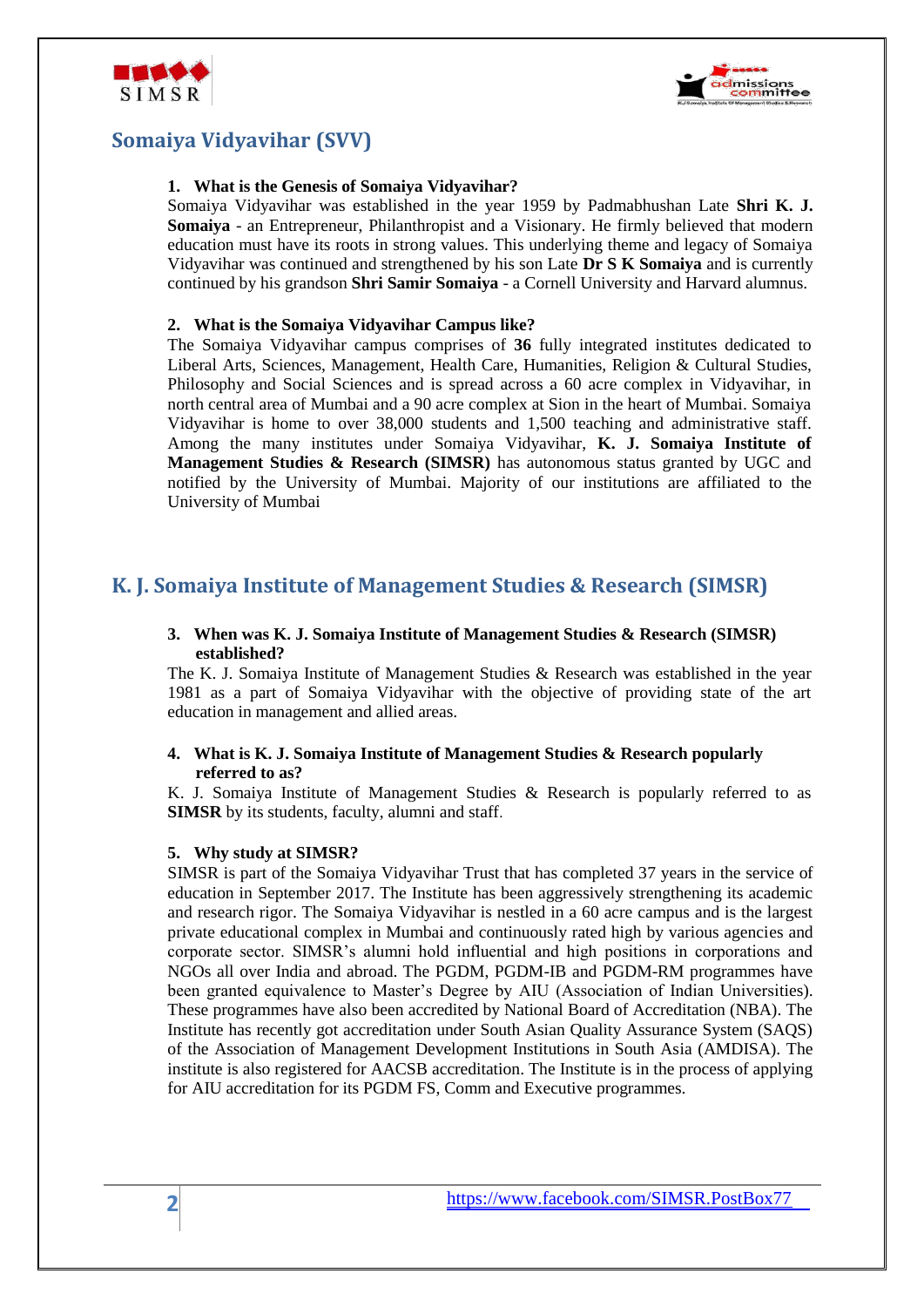



## **6. How is SIMSR rated by various agencies?**

- A+++ by Chronicle in 2017
- Ranked 15th by Careers 360 in 2017
- Ranked 19th among the top Executive MBA Institute in India by shiksha.com
- Ranked 17th amongst all business schools in India by Business World
- Rated AAA institute by MBA by Choice
- Ranked 26th in B-school survey 2014 by Business Today
- Ranked 24th in B-school survey 2015-16 by The Hindu Business Line.
- Ranked 18th in terms of ROI by The Hindu Business Line.
- Ranked 27th in the Business School Rankings of 2016 by MBA Club

#### **7. What are the various milestones achieved by the Institute?**

SIMSR in recent past has achieved the following:

- The UGC granted autonomous status to the Institute for five years starting from AY 2013-14 onwards
- The PGDM, PGDM (IB) and PGDM(RM) programmes of the Institute have been accredited by the Association of Indian Universities (AIU) in 2012 as equivalent to a MBA
- PGDM, MMS, PGDM (IB) and PGDM(RM) programmes of the Institute have been accredited for 3 years by the National Board of Accreditation (NBA) in 2013
- The Institute is SAQS accredited by AMDISA for 5 Years with effect from January 2013
- Certified as ISO 9001:2008 and ISO 29990:2010 by Bureau Veritas Quality International

## **8. What are the Infrastructure facilities at the Institute?**

Infrastructure facilities are as follows:

- The computer centre is one of the best equipped IT centres geared to aid the learning process. Software package like SPSS, SAP-ERP, Rational Rose, AMOS ( for structural equation modeling ), and simulation games help in conducting data analysis for business and marketing research activities, analysis of case studies, preparation of summer training projects and concurrent projects.
- The fully computerized library has more than 91000 books as on September 2017, CD's and video films.
- Housed in an area of 7,000 sq. feet, the library offers access to online data bases like EBSCO, PROQUEST, Euromonitor, Warc, CMIE PROWESS, ACE-Equity, NPTEL, CapLine, IEEE, J-Gate, Sage Research Methods, NAV India Software, EMIS World. The Institute subscribes to 150 Indian and international periodicals.
- Institute also subscribes to Harvard Business School publications. SIMSR uses cases, readings, lessons and articles from HBSP.

## **9. What are the salient features that identify SIMSR?**

- The Institute facilitates various sports and socio-cultural events that are planned, organised and
	- executed by the students and provides great learning experience
- The Social Cell "Enactus", Entrepreneurship cell "E-Cell", Innovation and entrepreneurship cell – PathFinder, immersion into NGO's management provide opportunities to develop managerial skills of students. Other than these there are various student driven committees like Placement Committee, Public Relations, Admissions Committee, Alumni Committee, Interface, Women's Development Cell, Humanist, Acumen, Force, Quantinum, Finstreet, The Gita Club, Students Activity Forum, Consultancy, Guest Lecture, Cii Yi, SIMSR Talkies, Sports Committee
- Students are motivated to undertake inter-disciplinary projects and research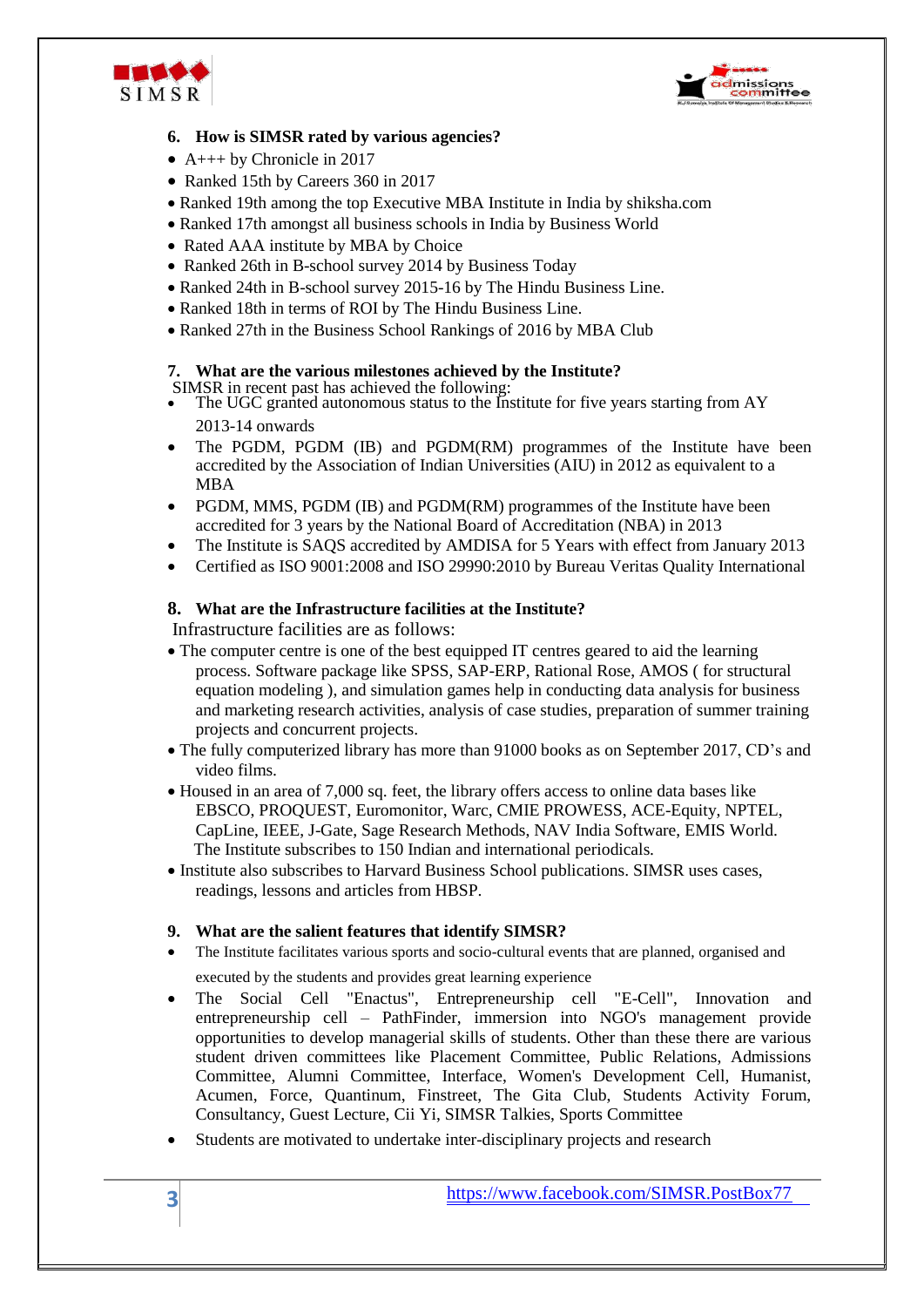



- Industry-academia interaction, guest sessions and industrial visits help them get real time information about the corporate world
- The Institute offers a bouquet of electives to choose from
- Students are encouraged to take part in Experiential Learning Initiatives
- Foreign languages French and Spanish are offered in the curriculum.

## **10. Are there any campus restrictions?**

Yes. Based on the values of the Somaiya Trust, the campus is totally vegetarian/nonsmoking/non- alcoholic.

• Keeping in view the food and personal habits, the NRI/PIO/FN students can stay outside the campus. If required, the Institute can assist these students to get appropriate paying guest accommodation. However, all students are encouraged to stay on campus to take full advantage of facilities offered on campus and to facilitate group learning and project work.

## **11. What is the Student-Faculty ratio at the Institute?**

SIMSR maintains a healthy Faculty-Student ratio of 1:15; the Institute has 80 core faculty members, 35 of them with Ph.Ds. 28 at various stages of completing Ph.D. More than half of the faculty have rich industry experience.

## **12. What are the various programmes offered by the Institute?**

SIMSR conducts several Management and Technical Programmes:

• Ph.D. (Affiliated to University of Mumbai and SNDT Women's University)

## **MANAGEMENT FULL TIME**

- 15 Months : PGDM EXECUTIVE
- 2 Years : PGDM, PGDM-IB, PGDM-RM, PGDM-FS, PGDM-Comm
- MMS (Autonomous : Affiliated to University of Mumbai)

## **PART TIME**

• 3 Years: MMM, MFM, MHRDM, MIM (Autonomous : Affiliated to University of Mumbai)

## **TECHNICAL FULL TIME:**

• 3 Years: MCA (Autonomous :Affiliated to University of Mumbai) [All the programmes are approved by AICTE]

## **13. What is the medium of instruction of the courses?**

- For all courses the medium of instruction is English.
- For those students requiring help in English language the Institute conducts booster (extra) classes in English language.

## **14. Do students need to clear any medical test?**

Yes**,** after admission, all the students have to undergo medical test - however it is not part of selection process.

## **15. Is laptop compulsory and included as the part of fee?**

No. Laptop is not included in the fees. But, it is recommended that the students should have their own laptop.

## **16. Are there any scholarships provided to the students?**

There are limited scholarships available for economically backward students.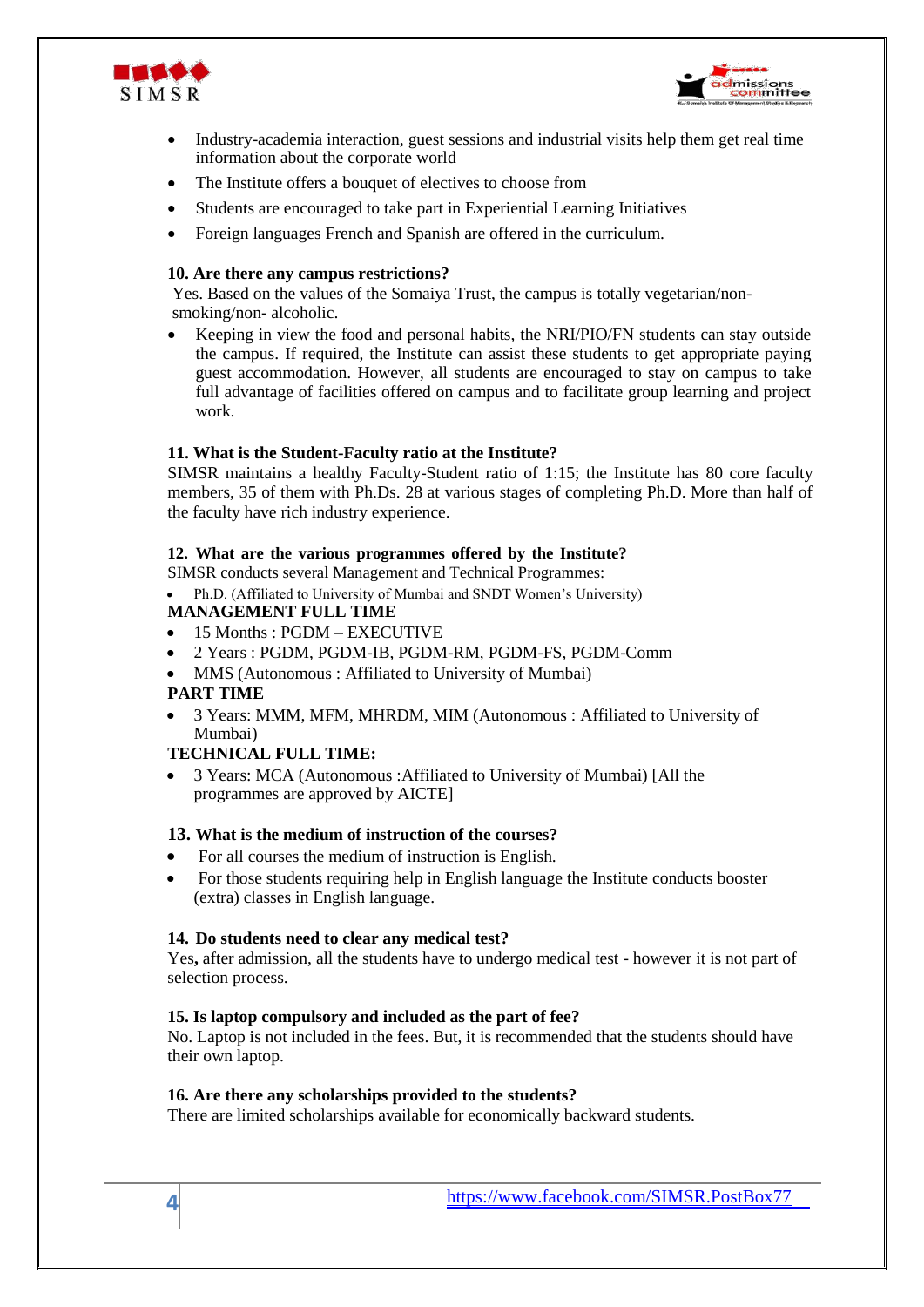



## **17. Is there a Bank Loan assistance provided to the selected candidates?**

Yes, SIMSR facilitates the process and provides all necessary documents required by the Bank for processing of educational loan.

## **PGDM**

#### **18. What is the number of seats in PGDM?**

PGDM Programme has 120 approved seats plus 18 supernumerary quotas for FN/PIO/ CIGW. The seats for NRI students are included within the quota of 120 seats. The programme is recognized by AICTE

## **19. What are the specializations offered?**

PGDM has specialization in the following areas.

- Marketing
- Finance
- Operations
- Human Resources

## **20. Is it a residential course?**

It is a compulsory residential program. The students from outstation are given first priority during hostel allocation.

#### **21. When does a student choose the specialization field?**

In the first year the courses offered to students are common irrespective of the specialization the student wants to take. In the second year the student chooses the specialization field of his or her choice and interest only in case of PGDM programme.

#### **22.** I**s the placement assistance provided?**

Yes, placement assistance is provided to the students. A full-fledged External Relations Department helps in the placement of the students. Also, there exists a Placement Committee of students for driving the placement process. SIMSR's placement record has been excellent since its inception and student find placements in top organizations.

#### **23. Does the Programme have an Internship?**

Yes. At the end of First year students will have to undergo live internship project also called as summer project for 2 months. The External Relation Department facilitates the process. The credit is awarded to all the students who successfully complete the internship.

## **PGDM IB**

#### **24. What is the PGDM IB Programme?**

The PGDM IB is a general management course with special emphasis on International Business. This means, besides doing a general MBA (as is done in other B-Schools), SIMSR students are exposed to the international perspectives of various subjects by virtue of their studying courses like international marketing, international finance, international strategy, multi country analysis etc.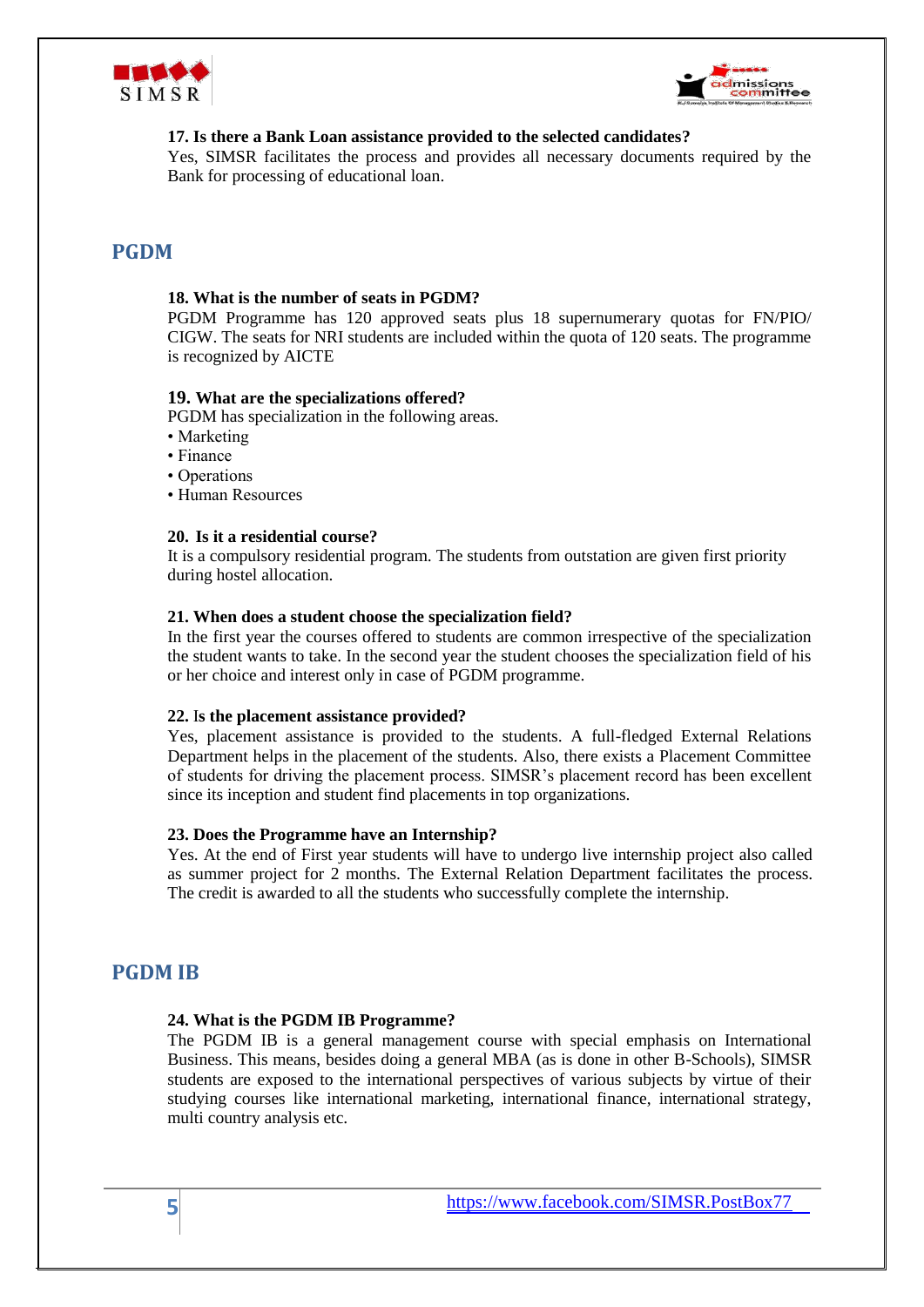



## **25. How are PGDM-IB and PGDM different in terms of curriculum**?

Two years full-time PGDM programme approved by AICTE and accredited by NBA has the objective of developing versatile Post Graduates in Management for higher managerial responsibilities in various industrial and commercial sectors. Students acquire competence in all the functional areas of Management and gain in depth domain knowledge in their chosen area of specialization. The two year full-time residential PGDM-IB programme approved by AICTE and accredited by NBA has the objective of developing versatile Post Graduates in Management with a global mind-set for senior responsibilities in organizations and industrial/business houses and in companies with substantial international operations. In addition to developing competence in the various functional areas of Management they gain in depth expertise and domain knowledge in the various facets of International Business.

## **26. What is the Admission Procedure for PGDM IB?**

The admission procedure is common for all the courses at SIMSR. So a student has to fill only one form.

#### **27. What are the subjects in PGDM IB?**

The subjects in PGDM IB course are more related to the international business perspective. The emphasis is basically on exposing students to international business.

#### **28. What are the specializations offered in PGDM IB?**

There are no specializations offered in PGDM IB as it is a specialized course.

#### **29. Name some of the subjects distinct to PGDM IB.**

International Business(I,II), Operations Research, Export-Import Policy, Business Research, Global Perspectives are some of the major subjects available in this course. Apart from these, there are a wide range of electives available as well.

#### **30. Name some of the specialization subjects offered.**

International Finance, International Marketing, Sales and Distribution Management, International Commodity Markets, Product and Category management are the specialization subjects for this course.

## **PGDM FS**

## **31. How is PGDM – FS different from PGDM (Finance specialization)?**

PGDM (Finance) and PGDM (Financial Services) both have a base of Financial Accounting and Financial Management but PGDM (Finance) is a generic finance course with focus on Corporate Finance, while PGDM (Financial Services) is a super specialization with focus on Financial Markets and Financial Services.

## **32. What are the subjects distinct to the PGDM FS program?**

Financial Management, Indian Economy, Corporate Finance, Commercial Banking, Portfolio and Investment Management, Services in Financial Markets, Business and Data Analytics, Financial Modeling, Insurance Management, Marketing of Financial Services, International Finance, Wealth Management, Business Ethics and Corporate Governance, Financial Inclusion and Behavioral Finance.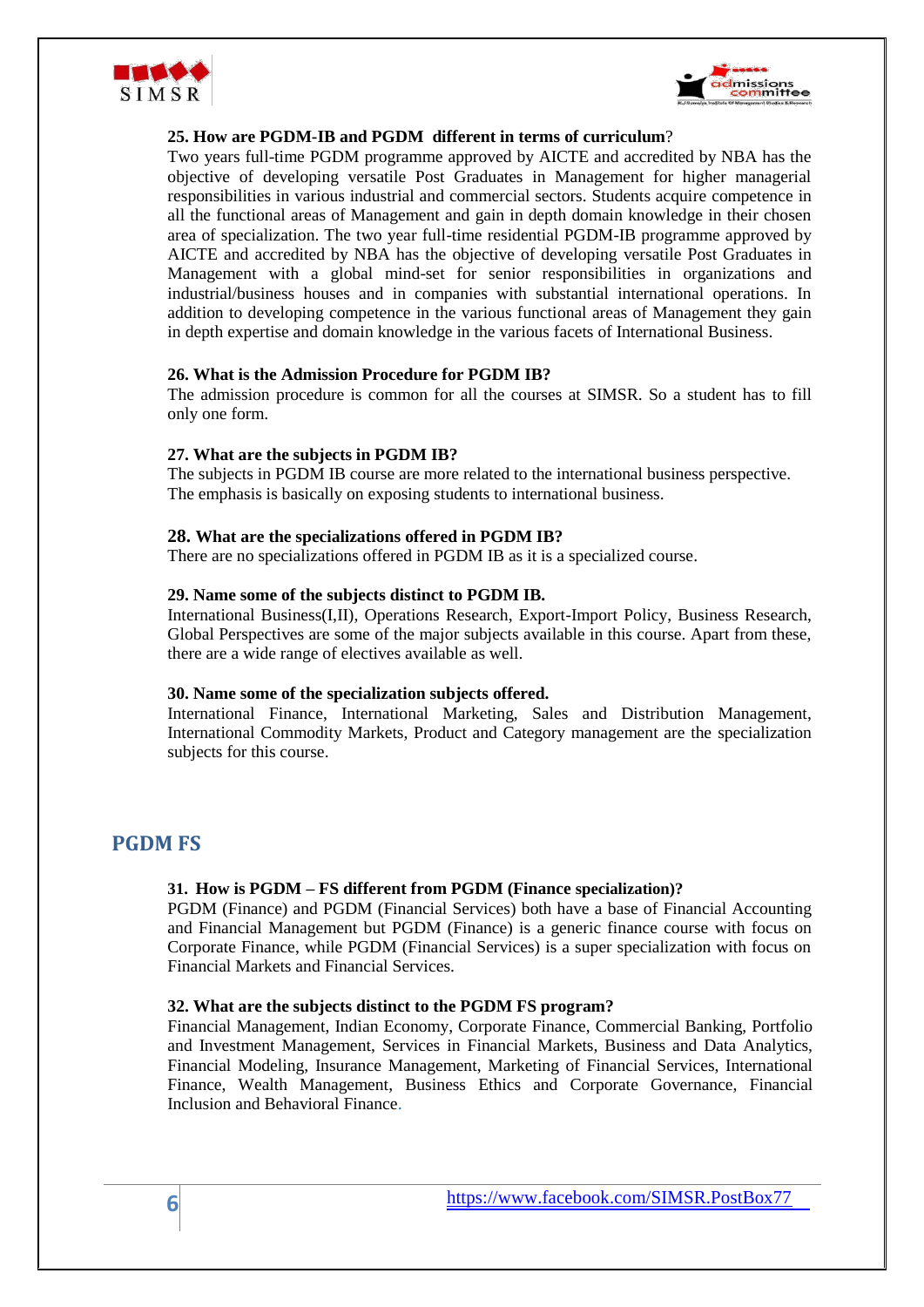



# **PGDM COMM**

**33. What do you mean by Integrated Marketing Communication (IMC) which is used often to describe PGDM-Communication Programme?**

Integrated Marketing Communication concepts are used by marketers and communicators to create impactful communication. It is based on the premise that to communicate effectively to a particular target audience a set of communications tools and techniques can be used-eg: TV, Magazines, Radio, Outdoor, and posters for a brand of toilet soap. The overall impact is more than the sum of the parts, therefore creating synergy in communication. Integrated Marketing Communications is used to create clarity, consistency and impact for communication.

## **34. What are the notable subjects in the PGDM COMM?**

Legal and Ethical Aspects of Communication, Integrated Marketing Communication, Services Marketing, Media and Media Analytics are some of the major subjects available in this course. Apart from these, a wide range of electives are available.

#### **35. What are the specialization subjects available for PGDM COMM?**

Celebrity and Sports Marketing, Event Management, Strategic Brand Management, Media Planning, Buying and Programming are some of the specialization subjects available in this course.

## **36. What are the main electives offered in the PGDM COMM?**

The main electives offered in the course are Mergers and Acquisitions, E-Business, Business in Emerging Markets, Financial Institutions and Markets, Advanced Logistics and Supply Chain Management, Competitive Decision Making and Negotiation Skills, Creativity and Innovation, Leadership Laboratory and Business Process Engineering and Benchmarking.

## **PGDM RM**

## **37. How is PGDM – RM different from PGDM (Marketing specialization)?**

Retail Management course is a front end specialization in marketing. The subjects taught are far more specialized than in the general marketing course. e.g. Sourcing and Merchandizing, Shopper Experience Management, Visual Merchandizing, Property Management and Franchising, Category Management, Retail Finance, Retail Analytics, B2B Retailing, E-Retailing, Mall Management, Store Operations and Rural Retailing. These are specialized subjects and meant to impart skills in the area of retailing business.

#### **38. What are the subjects unique to the PGDM RM program?**

Legal and ethical aspects of Retail Business, Retail Management and Strategy, Retail Finance and Analytics, Strategic Management are some of the major subjects of the course. Apart from these, there are a wide range of electives available as well.

#### **39. What are the specialization subjects available in PGDM RM?**

B2B and Industrial Retailing, Visual Merchandising, Sourcing and Merchandising Management, Customer Relationship Management are some of the specialization subjects available for this course.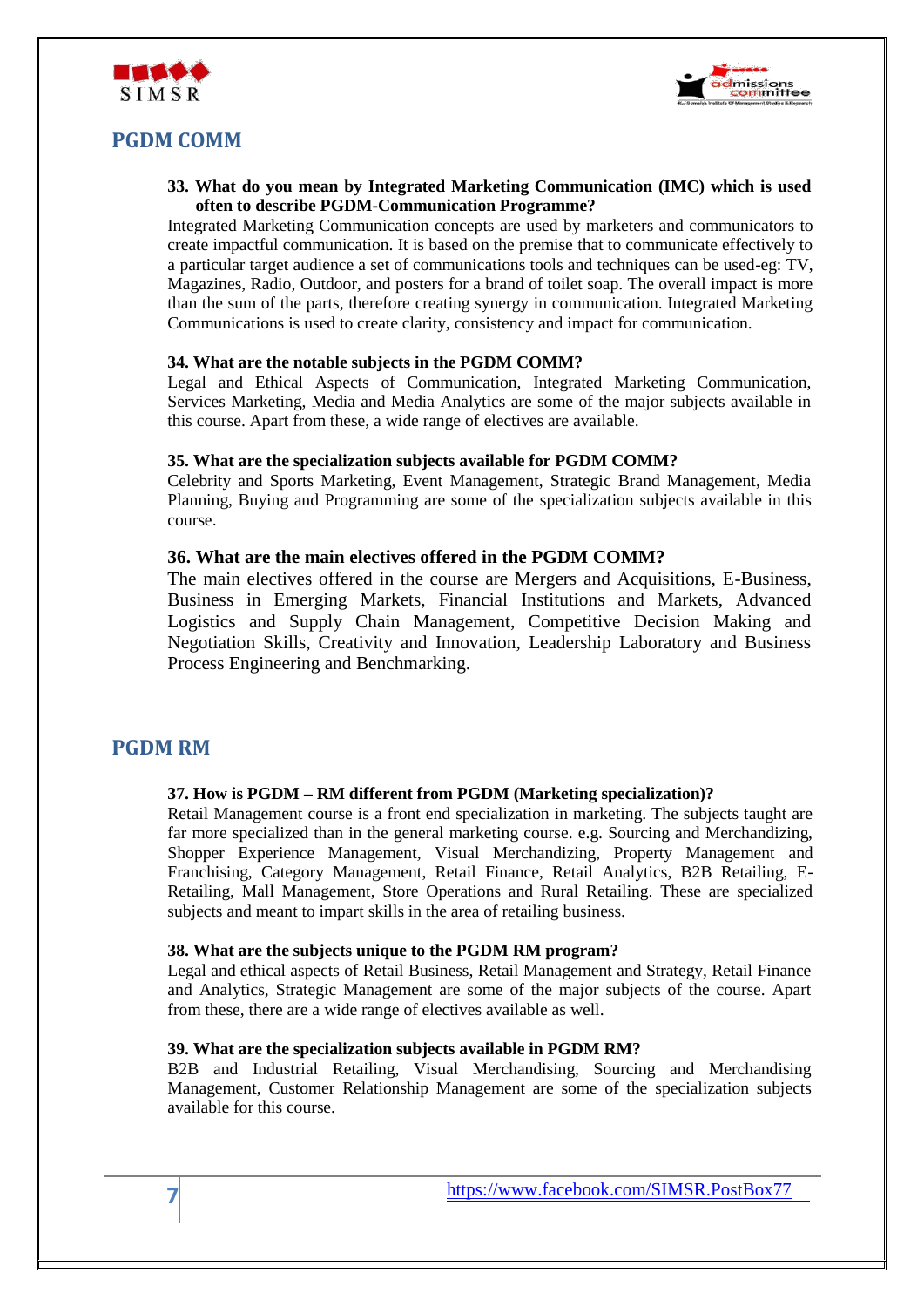



# **FN / PIOs / NRIs / CIWGC**

## **40. Can the applicants under Foreign Nationals / PIOs / Children of Indians Working Professionals in Gulf apply for any of the FIVE (PGDM, PGDM-IB, PGDM-RM, PGDM-FS, PGDM-Comm.) programmes?**

Yes. The Institute can admit students for PGDM Programme under supernumerary quota of 15%. Thus, there are 18 seats over and above 120 seats of PGDM programme. These applicants can apply through GMAT Scores of three years validity till 15th Feb 2018.These applicants will have to fill up a separate form. The applicants – if short listed- will have to appear for Written Case Analysis and In-depth Personal Interview. The admission to the programme under this category will be offered according to the merit position generated separately for applicants under these categories. The fee for these candidates is higher than the normal programme fee. For the applicants under Children of Working Professionals in Gulf Countries, the programme fees will be same as the domestic applicant.

#### **41. What if the applicants under Foreign Nationals / PIOs categories want to apply for the other programmes?**

The applicants under Foreign Nationals / PIOs categories are welcome to apply for PGDM-IB, PGDM-RM, PGDM-FS , PGDM-Comm and PGDM-Executive. There are no additional seats allocated to them for these Programmes. They would be competing within the normal intake of 60. The fees for such selected candidates will be same as program fee.

## **42. Are there any placements facilities available for NRI/PIO/FN student?**

Yes. The Placement Cell will make all efforts for getting the NRI/PIO/FN Students placed.

#### **43. Are there any holidays/vacation for NRI/PIO/FN's?**

The holidays and vacation will be based on the Institute's calendar of holidays.

#### **44. Can the NRI/PIO/FN student do the summer projects outside the country?**

Yes. The Summer Project title and synopsis has to be approved by the allocated faculty guide and then the NRI/PIO/FN student can do the project anywhere outside India.

## **45. What is the fee structure for NRI/PIO/FN/CIWGC category candidates ?**

 The annual fee for this category amounts to INR 5,80,200 inclusive of a refundable caution deposit of INR 10,000.

## **Hostel**

**8**

## **46. Is the Hostel compulsory for students?**

All PGDM programmes are residential. The outstation students are given first priority in the allotment of hostel rooms. Students from Mumbai are allocated hostel accommodation based on the distance of their residence from the Institute. There is a separate hostel wing for women students.

**47. How many students share a room?**  Three.

**48. Are the rooms Air-Conditioned?** No

<https://www.facebook.com/SIMSR.PostBox77>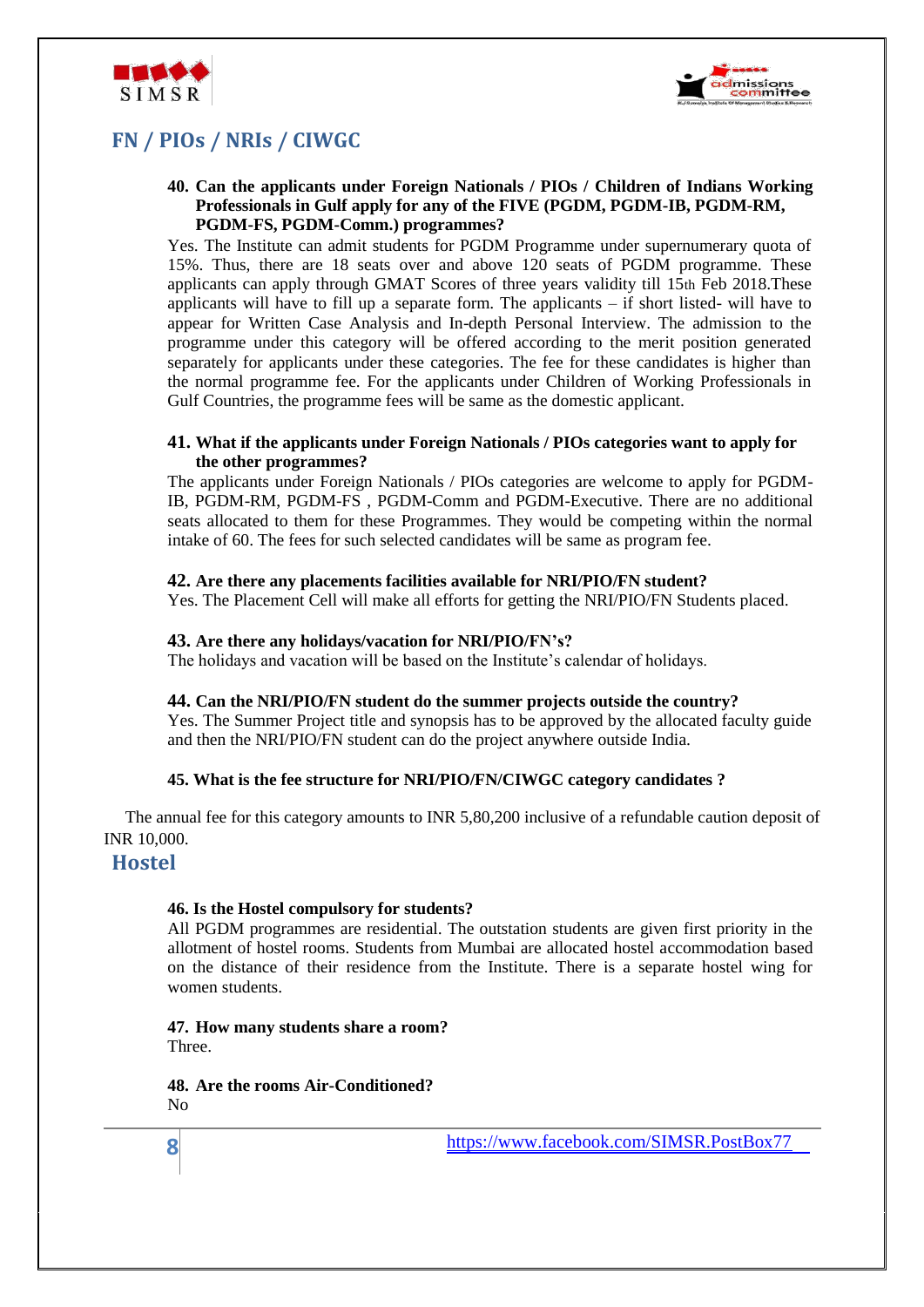



## **49. Are Wi-Fi facilities available in the Hostel**?

Yes, Wi-Fi facilities are available. Three LAN ports also are available in each room which can be used for accessing the Internet. Students are allowed to purchase a router of their own and use it accordingly.

#### **50. Are hot water facilities available at the hostel?**

Hot water facilities are available in every attached washroom in the hostel rooms.

#### **51. What are the other facilities that are available at the hostel?**

There are laundry facilities available for the students 6 days a week. Apart from this, newspaper facilities are also available. The hostel has a dedicated night mess as well.

#### **52. What are the recreational options available at the hostel?**

Students have access to numerous sports and activities at the SIMSR hostel. A dedicated TT room, student activity room and a well-equipped gymnasium are available. Students can play various other games as well such as carom, darts, etc.

#### **53. How much is the hostel Fee?**

| <b>Hostel Fee for all candidates</b> |                       |  |  |  |
|--------------------------------------|-----------------------|--|--|--|
| Accommodation Fee (10 months)        | Rs 1,13,700/-         |  |  |  |
| Hostel Deposit (Refundable)          | $Rs 20.000/-$         |  |  |  |
| Mess Deposit (Refundable)            | Rs 5000/-             |  |  |  |
| <b>Hostel Registration Fee</b>       | Rs 1000/-             |  |  |  |
|                                      | Rs 1,39,700/-(approx) |  |  |  |
| Total                                | $+$ Mess fees         |  |  |  |
| Mess fee $(10$ Months)               |                       |  |  |  |
| (GST will be applicable)             | Rs 45000 (approx)     |  |  |  |

## **Admission Procedure**

#### **54. Can the Institute change the Admission policy and process?**

Yes. The changes may occur subject to any changes in the guidelines by regulatory authorities. If and when changes are made, they will be notified on the website. The Institute reserves all the rights to make the mandatory changes.

#### **55. Apart from qualifying examination what are other parameters that are also looked into for selection to the PGDM, PGDM-IB, PGDM-RM, PGDM-FS and PGDM-Comm & PGDM Exec Programmes**?

The other parameters and their respective weightage are:

| Qualifying                      | 50%  |
|---------------------------------|------|
| Exam(CMAT/GMAT/CAT/XAT)         |      |
| Group Discussion                | 12%  |
| Personal Interview              | 15%  |
| Work Experience                 | 5%   |
| Past Academic Record            | 10%  |
| <b>Outstanding Achievements</b> | 8%   |
| Total                           | 100% |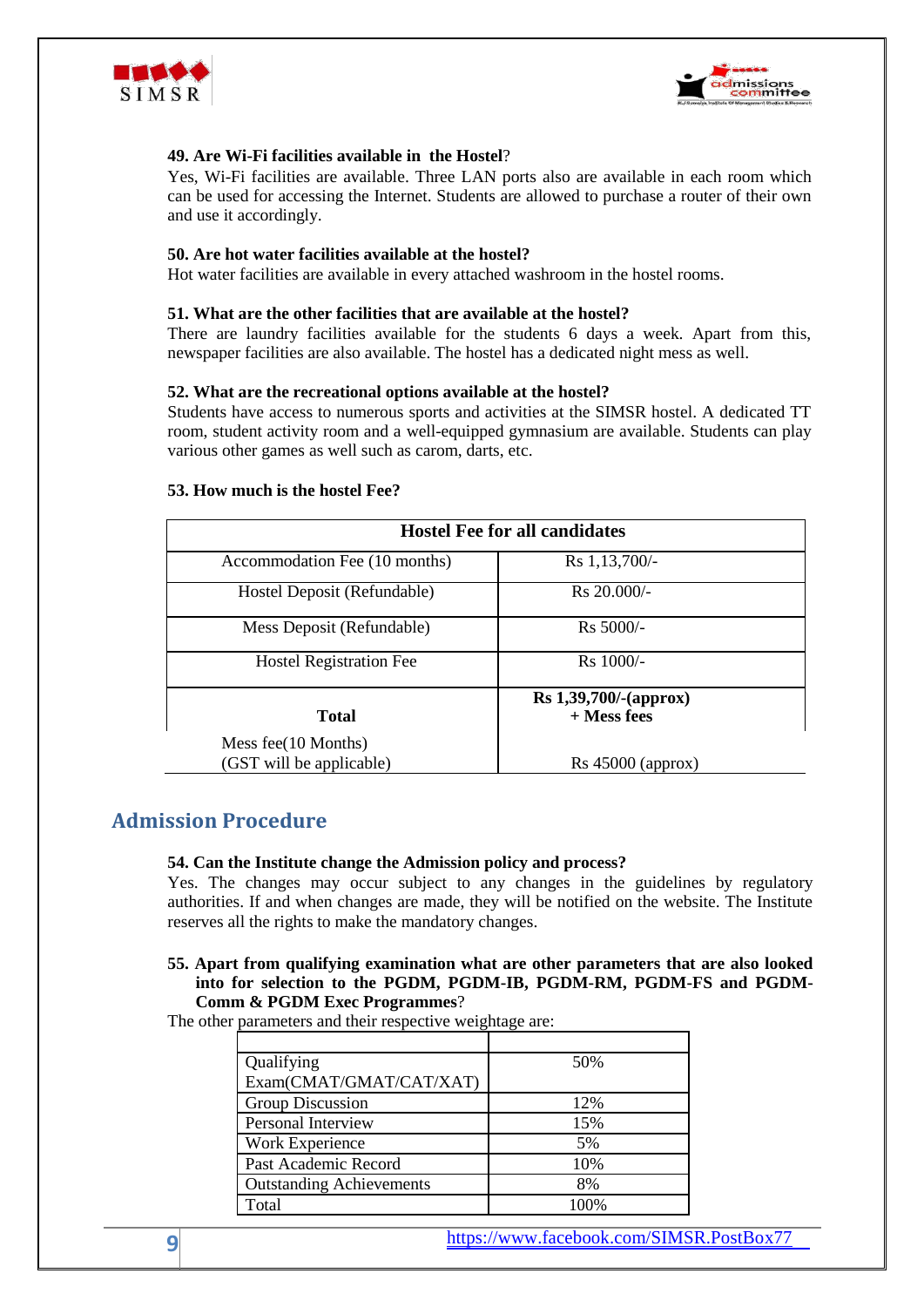



## **56. What is Stage 1 of Admission Process**?

Stage 1 includes appearing for either of the qualifying examination (CAT 2017/CMAT Jan-2018/ XAT Jan-2018/GMAT) and then apply to the Institute by filling up online form.

#### **57. Using one Application form can a candidate apply for all the five PGDM programmes**?

Yes. However, the Application Form fees will remain same at Rs. 2800.

## **58. Is it necessary to give Preference Number to the Programmes while applying for multiple programmes**?

Only the short listed candidates while filling the candidate profile form can give their preference of programme. The selection/wait listing for a programme during the counseling session will be guided by this data. Even if you are applying for one programme, it is important to mention preference as 1 in the column provided in the candidate profile form.

#### **59. How can the payment be made for Application form?**

The payment can be made either through Debit Card/Credit Card or Demand Draft. The guided walk through is available while filling the Application Form.

## **60. Will we get any receipt for the Application Form Fees**?

In case the payment is made through Debit Card/Credit Card the payer gets a message of successful payment. The successful generation of Unique Form Number implies the receipt of the application.

#### **61. What if the payment is made through Demand Draft**?

On receipt of DD, the institute will acknowledge receiving the same.

#### **62. Should the applicants send any document**?

In case the payment is made through Debit card/Credit Card, the Admit Card and Score Card of the qualifying examination (CAT 2017/ CMAT Jan- 2018/ XAT Jan-2018/ GMAT) have to be sent to the Institute. For the payment made through DD, the applicants have to send print out of the application form, DD, admit card and score card of the qualifying examination. The applicants can update their scores later.

#### **63. What is Stage 2 of the Admission Process**?

Stage 2 is the internal (back office) process that short list the candidates for stage 3. The Applicants short listed for stage 3 will be informed accordingly.

• The short listed candidates while filling the candidate profile form have to upload the scanned copy of all their original documents (Academic/Work Experience/Extracurricular/cocurricular/Sports and Outstanding Achievements) on the link provided by institute.

• One has to upload their SOP as well.

• The selection/wait listing for a programme during the counseling session will be guided by this data.

#### **64. What is Stage 3? Where all it will be held**?

The shortlisted applicants can choose date, time and venue from the selection centres PAN India as per their choice.

• The centres would be Ahmedabad, Bengaluru, Bhopal, Bhubaneswar, Chandigarh, Chennai, New Delhi, Jaipur, Hyderabad, Kolkata, Lucknow, Mumbai, Patna and Thiruvananthapuram.

• The Institute reserves the right to add or cancel or change any of the venue(s).

• The Photo Identity card (Aadhar Card /PAN/ Driving license/ Passport, etc.) is absolutely must. Applicants are advised to carry a latest passport size colored photograph to the venue.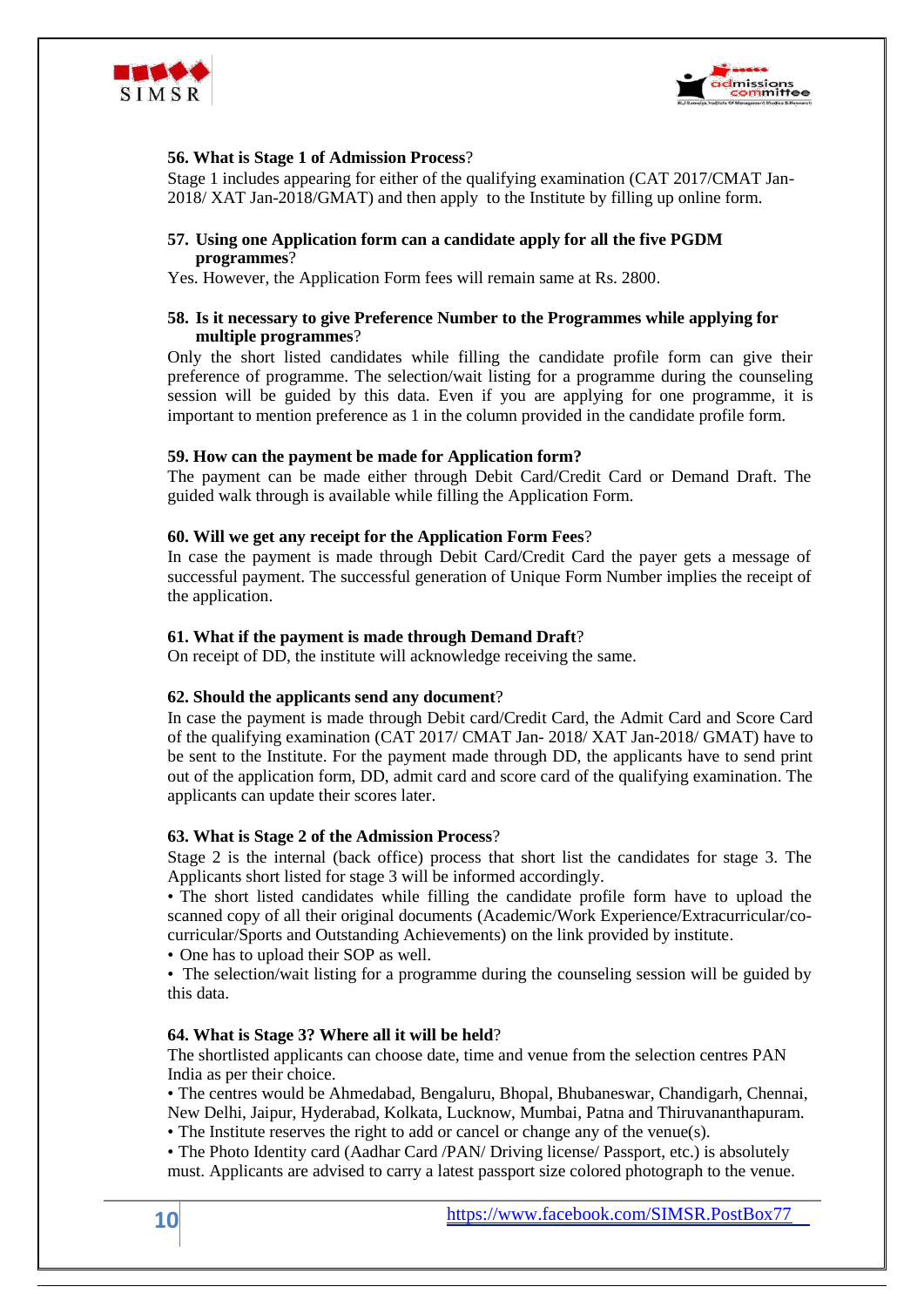



Applicants are advised to carry a copy of their Candidate Profile and Statement of Purpose (SOP) for the stage 3 of the admissions process.

#### **65. Will the Applicants be allowed to change the centre?**

No. The applicants are not allowed to change the centre. However, in some exceptional/stated conditions the change can be permitted. The applicant needs to send an email to the admissions committee seeking the permission for the same.

#### **66. Will the Documents get verified during the stage 3 process?**

All copies of documents will be physically verified against the originals only in stage 5.

#### **67. Who conducts the interview?**

Interview is conducted by a group of faculties and alumni having a wide range of experience in the industry.

#### **68. What is Stage 4?**

Stage 4 is the internal (back office) process that will collate the marks scored in each of the parameters by the applicant and generate the ranks in the merit list for each of the candidate who has appeared for Stage 3 process i.e., every applicant will know his/her SIMSR rank in the merit list.

#### **69. What is significance of SIMSR rank**?

As stated earlier, the rank in the order of merit will get generated. SIMSR rank will be the only criterion for admission to the programme opted for.

#### **70. What is Stage 5**?

**Stage 5 is the Counseling round**. The applicants based on SIMSR rank will be called for counseling at particular time and date. The venue for the counseling will be the institute's Auditorium at Mumbai.

The Applicants are advised to carry the original set of all documents (Academic / Work Experience and Outstanding Achievements) along with one set of copies (organized and stapled together). The Institute will ask for these documents (copy) to be submitted. The Photo Identity Card (Aadhar Card /PAN/ Driving license/Passport etc) is absolutely must. Students are advised to carry a latest passport size colored photograph to the venue.

Students are also advised to carry DD of their fees. If the student gets the programme of his/her choice they can confirm admission to SIMSR by paying fees of first year.

#### **71. What is the significance of the Counseling Process?**

A candidate most often gets to know about the Institute even before taking the admission. In case the candidate is eligible for more than one programme, the advisors (Director/Programme Coordinators/Senior Faculties) are available for counseling so that the candidate can take informed decisions.

#### **72. Who are exempted from appearing in the Counseling Process?**

An applicant opting for only one programme (while filling the form) and his/her rank merits admission. Such applicants will be informed accordingly and would be exempted from the Counseling process. However they are advised to send their DD by Courier/ NEFT before the counseling date to confirm their admission to SIMSR. The verification of all original documents of these candidates will be done within the first few days of commencement of inauguration of a programme.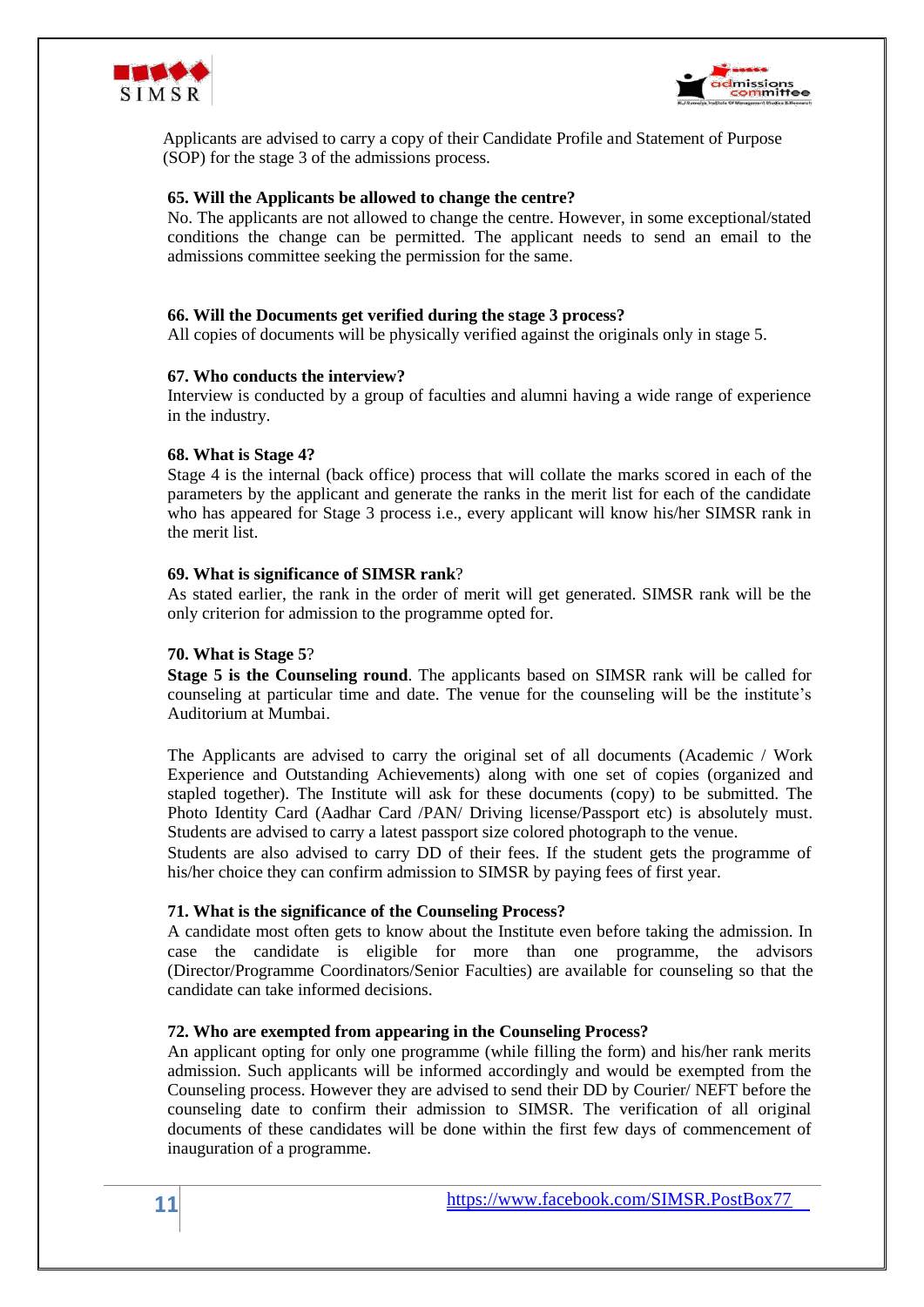



## **73. Will there be separate cut off for each programme**?

There are no separate cut-offs for each programme. SIMSR rank (and not the score in the qualifying examination) and choice of the candidate determines the admission to the programme. During the counseling process each of the candidates will know his merit position for the programme. Also, at the end of each day, the website will be updated accordingly.

#### **74. What is the course structure of all Two –Year PG courses**?

Each programme has 6 trimesters of 10-12 weeks spread over 2 years. Each trimester includes 5-8 full credit courses, requiring 30-45 hours of class work/tutorial each, which include case studies and presentations as well. The course also includes a mandatory summer internship after the first year for 8-10 weeks in a commercial/social organization to understand the working environment in the corporate world.

#### **75. Is there any Induction Programme for the students?**

SIMSR conducts a mandatory Induction Programme at the beginning of the programme to familiarize the students with allied management subjects, especially Data Models, IT, Accounts and Economics.

• The Induction programme aims to integrate the students from varied background into the culture, systems and processes of SIMSR.

• Online Induction is an integral part of the induction programme.

## **Placements**

**76. What are the profiles offered to students with Finance Specialization?**  Equity Research Analyst, Financial Analyst, Derivatives Trader, etc

**77. What are the profiles offered to students with Marketing Specialization?** Zonal Manager, Senior Associate Consultant, Data Scientist, Campaign Manager, Sales, etc

**78. What are the profiles offered to students with HR Specialization?**  Human Capital Consulting, Strategic HR, HR – Recruitment etc

**79. What are the profiles offered to students with Operations Specialization?**  Senior Business Analyst, Project manager, Consultant, etc

**78. What were the various sectors from which companies came for recruitment?**

# **Student Placed-Sectorwise** Banking & Insurance  $\blacksquare$ IT  $\blacksquare$  Fianancial Services  $\Box$  Consulting Manufacturing & FMCG Others 13% 23% For placement brochure, visit

 **https://www.somaiya.edu/simsr/Placements/Final\_Placements**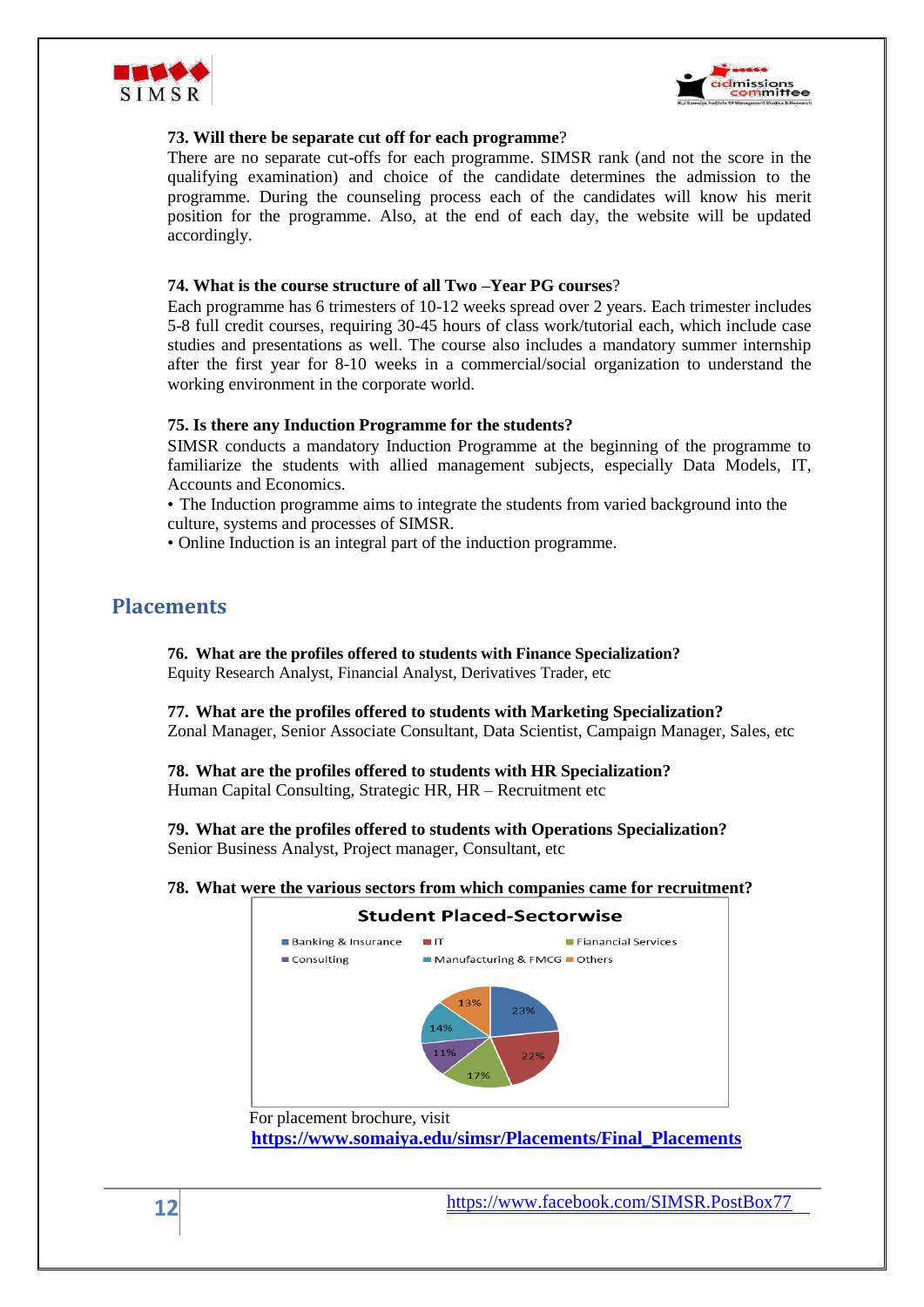# **International Relations**

## **81. What is the selection process for International exchange?**

- Students of all PGDM programmes can avail of these exchange programmes in their first year.
- The students are selected for these exchange programmes based on their merit.
- The students will have to apply to the University/B-School and each of the B-School has their own selection parameters and process.
- The students will be informed about the exchange programmes from time-to-time.
- The fee for boarding / travel / tuition fee for the exchange programme are borne by the students and these fees depend upon the University/B-School wherever the students get selected.

## **83. What is International Immersion?**

- The objective of International Immersion is to give a first-hand experience to students of visiting a foreign country and understand and study how business is done in countries other than India.
- An immersion program or a study tour involves students visiting a foreign country for a period of 7 to 15 days.
- Structured study tours offer a glimpse into macro-level dynamics and unfamiliar economic environments.
- Students visit various companies and have meetings with senior industry leaders in the foreign country.
- Students also undergo classroom sessions on doing business with the particular country and undertake a project.
- SIMSR initiated the first immersion programme to China in Feb 2013. So far, four teams of students have visited China.
- Last year in 2017, a group of 22 students visited Germany for the foreign immersion program.

## **84. What was the Immersion Programme at Germany like?**

KJ Somaiya institute of management studies and research has collaborated with DHBW, Stuttgart and in 2017 a group of 22 students visited Germany for the foreign immersion program. Through the program students were exposed to industry visits of successful companies like Mercedes, Karcher and DHL in order to enhance their knowledge. The tour has cultural integration too, lectures and workshops were scheduled to develop an understanding of doing business in Germany. The tour also included one day of playing Business Simulation Games that are used as an educational tool for teaching business

For International Linkages, visit: **[https://www.somaiya.edu/simsr/About\\_Us/International\\_Linkages](https://www.somaiya.edu/simsr/About_Us/International_Linkages)**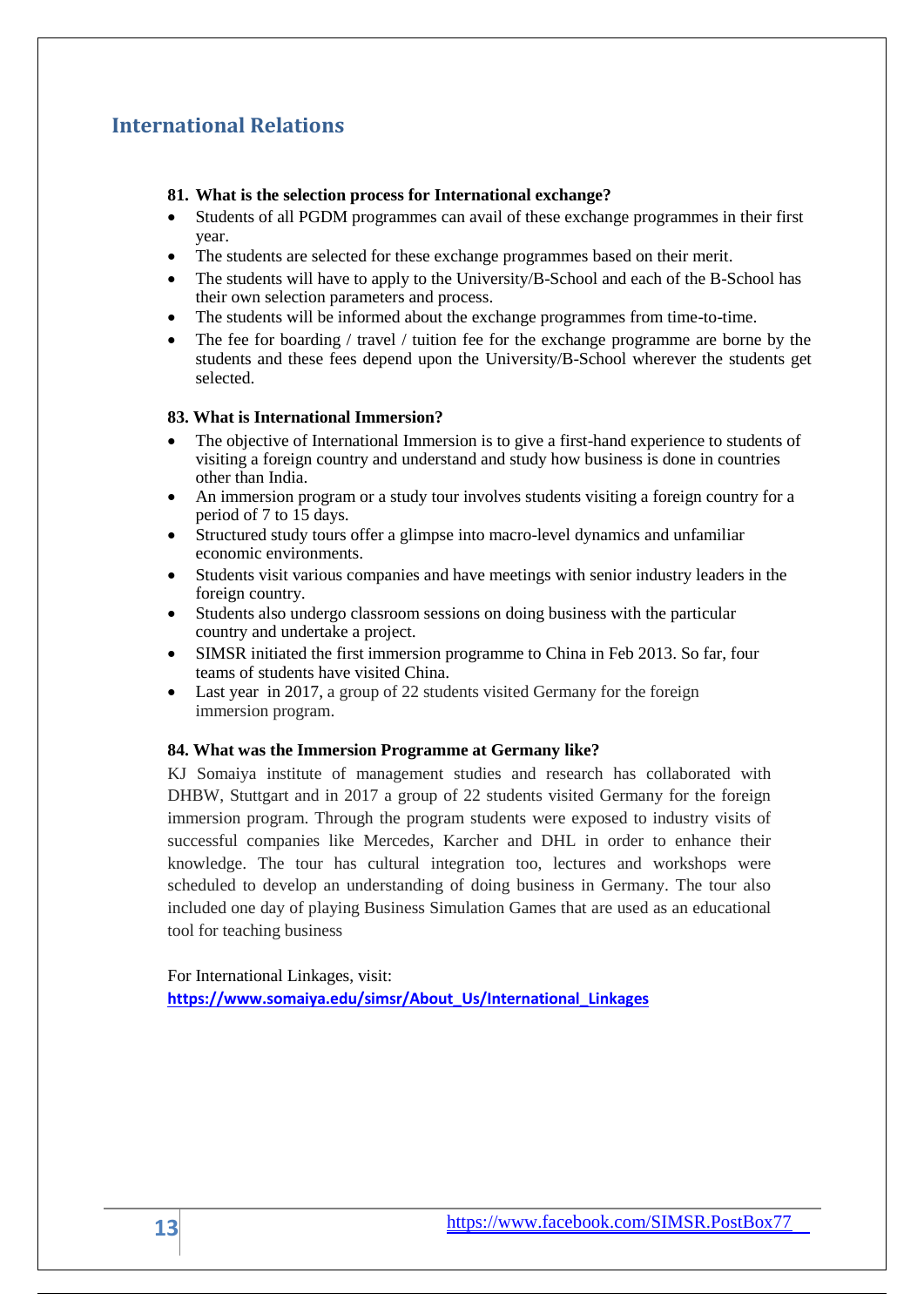



# **Star Alumni**

**85. List of our Star Alumni from various courses of SIMSR.**

| Sr. No.        | <b>Name</b>                | <b>Company Name</b>                    | <b>Designation</b>                                        |
|----------------|----------------------------|----------------------------------------|-----------------------------------------------------------|
| 1              | Ajay Kapur                 | Ambuja Cement Ltd                      | MD & CEO                                                  |
| $\overline{2}$ | Lata Pillai                | Deutsche Bank                          | Director                                                  |
| 3              | Sanjay Shah                | Morgan Stanley                         | <b>MD</b>                                                 |
| 4              | Madhusudhan Kela           | Reliance Capital                       | Chief Investment<br>Strategist                            |
| 5              | Shivani Gupta              | Capgemini                              | Director                                                  |
| 6              | Daftary Sheetal            | <b>KPMG</b>                            | Director                                                  |
| 7              | Santosh Narayanan          | Citi Bank                              | Director                                                  |
| 8              | <b>Avinash Mullick</b>     | Price Waterhouse Coopers               | Director                                                  |
| 9              | Mehrotra Himanshu          | <b>Bank Of Singapore</b>               | Director                                                  |
| 10             | Paritosh Kapasi            | Royal Bank Of Scotland                 | Director                                                  |
| 11             | Ilyas Khan                 | <b>Standard Chartered Bank</b>         | <b>Executive Director</b>                                 |
| 12             | Akshay Saxena              | <b>HDFC</b>                            | Director                                                  |
| 13             | Llyod Mathais              | <b>Hewlett Packard India</b>           | CMO                                                       |
| 14             | Anuj Bhargava              | <b>AB Associates</b>                   | <b>CEO</b>                                                |
| 15             | Mahrukh Adajania           | <b>IDFC</b>                            | Director                                                  |
| 16             | <b>Gurumoorthy Prakash</b> | <b>BORN Group</b>                      | Partner & MD, Asia                                        |
| 17             | Sona Mazumdar              | Kidzania                               | Director                                                  |
| 18             | Shyam Motwani              | Godrej & Boyce                         | <b>Executive VP &amp; Business</b><br>Head                |
| 19             | Ranganathan<br>Somanathan  | Starcom MediaVest Group &<br>Optimedia | Chief Operating Officer -<br>South East Asia              |
| 20             | Ashutosh Khanna            | Korn/Ferry International               | <b>Senior Client Partner</b>                              |
| 21             | Dholakia Jagannath         | <b>Bank Of America</b>                 | MD - Global Corporate &<br><b>Investment Banking</b>      |
| 22             | Kishore Subramaniam        | Lowe Lintas & Partners                 | <b>Executive VP</b>                                       |
| 23             | Jamnadas Majethia          | <b>Hats-off Productions</b>            | Partner & Actor                                           |
| 24             | <b>Vikram Bhatt</b>        | Enrich Salons & Academy                | Founder & Director                                        |
| 25             | Almeida George             | Silberman College Of Business          | Associate Dean                                            |
| 26             | Nair Prakash               | Ogilvy & Mather Advertising            | Senior VP                                                 |
| 27             | Nirav Dalal                | Yes Bank                               | President & Managing<br>Director - Debt Capital<br>Market |
| 28             | Vikram Malhotra            | Abundantia Entertainment               | Founder & CEO                                             |
| 29             | Harsh Bhosale              | Essar Oil                              | Senior VP & HR Head                                       |
| 30             | Manuj Agarwal              | Percept Live                           | CEO                                                       |